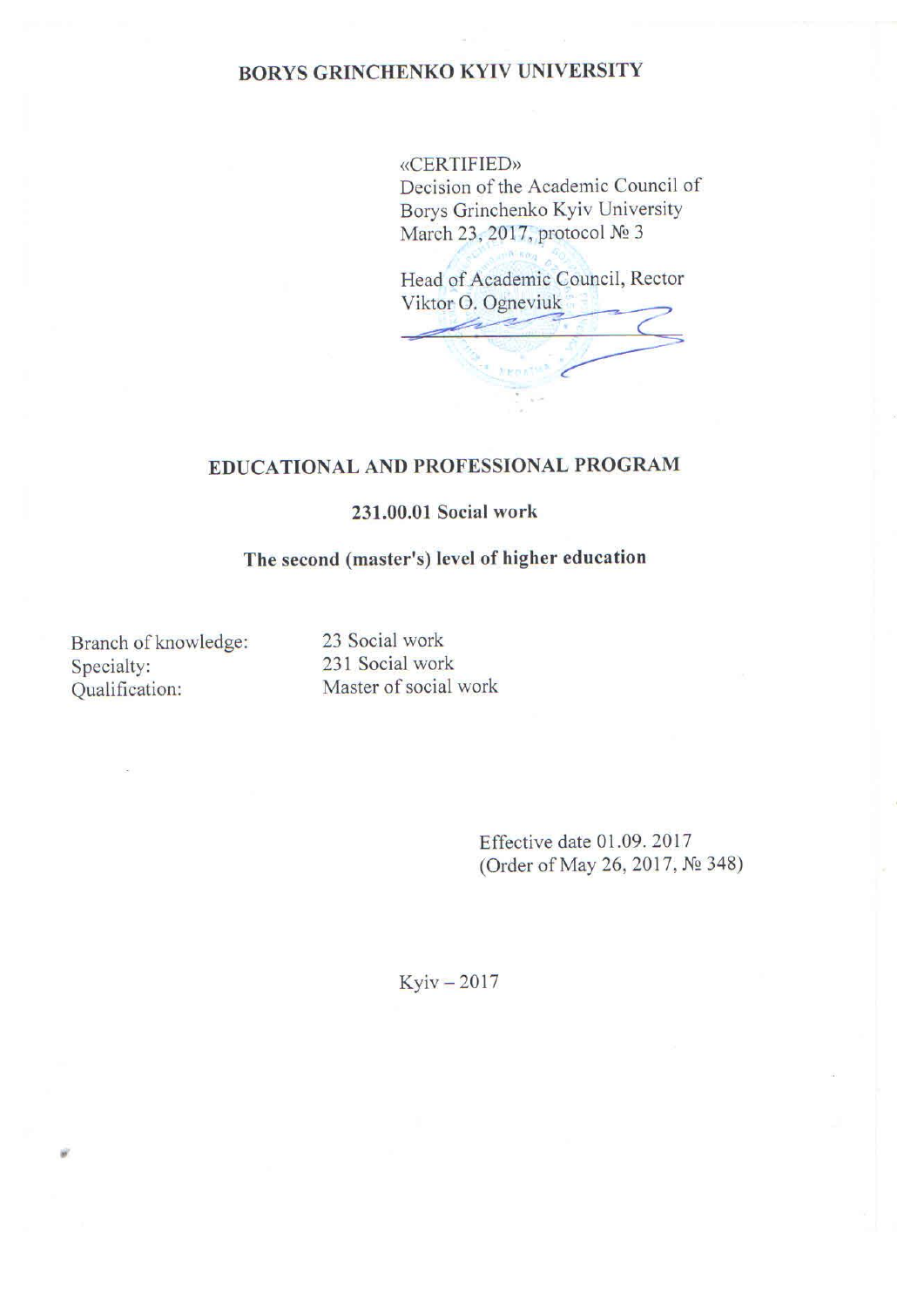### **CERTIFICATION LIST** of educational and professional program

| Department of Social Pedagogy and Social Work |                        |
|-----------------------------------------------|------------------------|
| March 13, 2017, protocol № 4                  |                        |
| Head of Department                            | (Tetiana H. Veretenko) |

Academic Council of Institute of Human Sciences March 22, 2017, protocol № 6 Koeeff - (Nataliia A. Klishevych) Head of Academic Council (

Scientific-methodical centre of standardization and education quality (Olha V. Leontieva) Head 25.062017.

Vice-rector on scientific-methodological and educational work<br>(Oleksii B. Zhvltsov)

25.06.2017.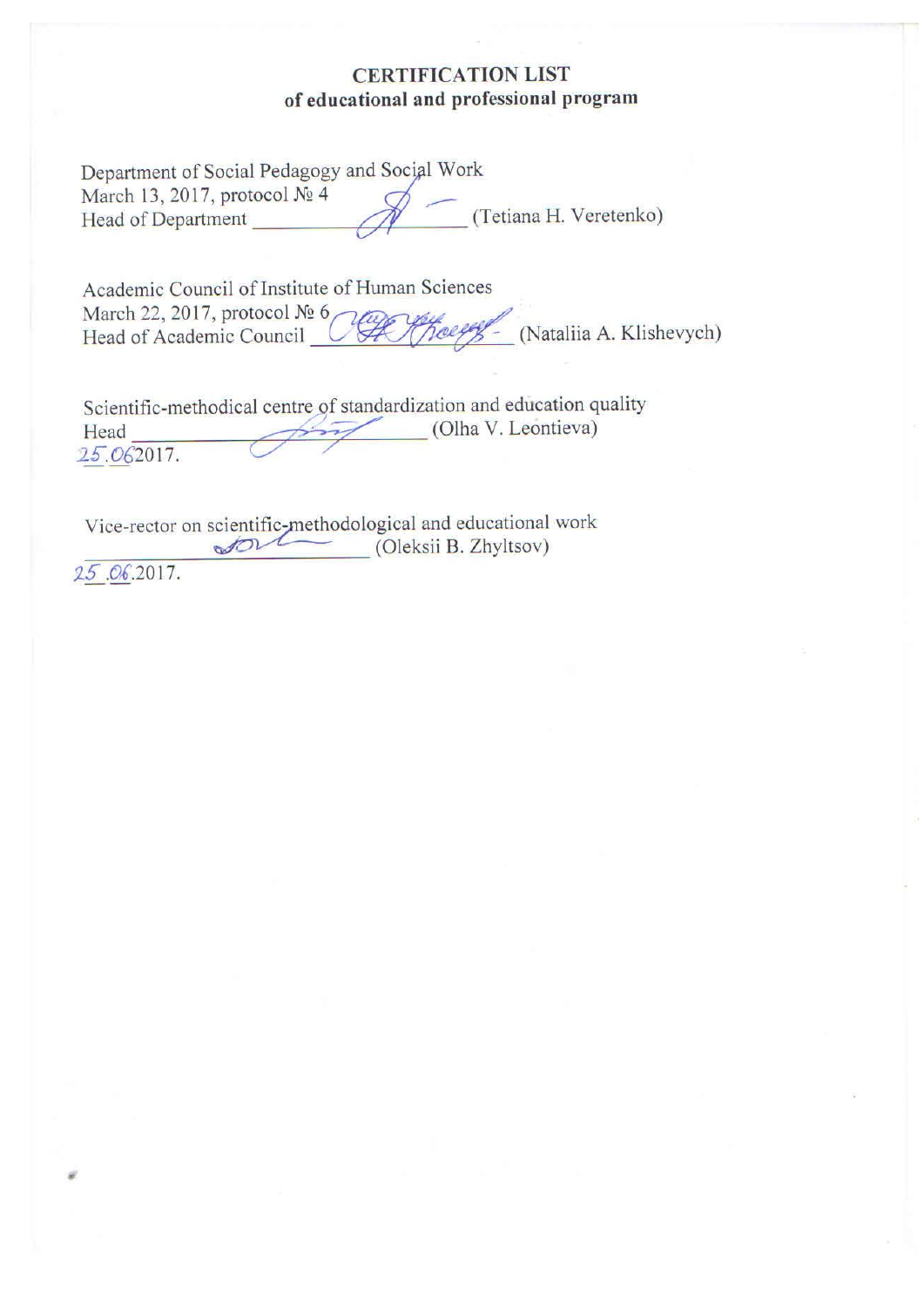### **PREFACE**

The standard of higher education is absent. Meets the interim standard of Borys Grinchenko

Kyiv University before the introduction of the officially approved standard of higher education.

Developed by a working group consisting of:

Nataliia A. Klishevych, PhD in Education, Assistant Professor, Director of Institute of Human Sciences;

Zhanna V. Petrochko, Doctor of Pedagogy, Professor, Professor of Department of Social Pedagogy and Social Work;

Tetiana P. Spirina, PhD in Education, Assistant Professor, Assistant Professor of Department of Social Pedagogy and Social Work.

External reviewers:

Vira A. Polishchuk, Doctor of Pedagogy, Professor, Head of Department of Social Pedagogy and Social Work of Volodymyr Hnatiuk Ternopil National Pedagogical University;

Nataliia F. Romanova, PhD in Education, Assistant Professor, School of Social Work of National University «Kyiv-Mohyla Academy».

Reviews from representatives of professional associations / employers:

Yaroslava V. Kolobova, Director of Kyiv City Center for Social Services for Family, Children and Youth;

Kateryna V. Pukha, PhD in Education, Project Coordinator of the All-Ukrainian Public Center "Volunteer".

The educational program has been implemented since 2017.

The term for viewing the educational program once every 2 years.

Actualized:

| Date of revision   |  |  |
|--------------------|--|--|
| $EP / EP$ amending |  |  |
| Signature          |  |  |
| EP guarantor's     |  |  |
| name               |  |  |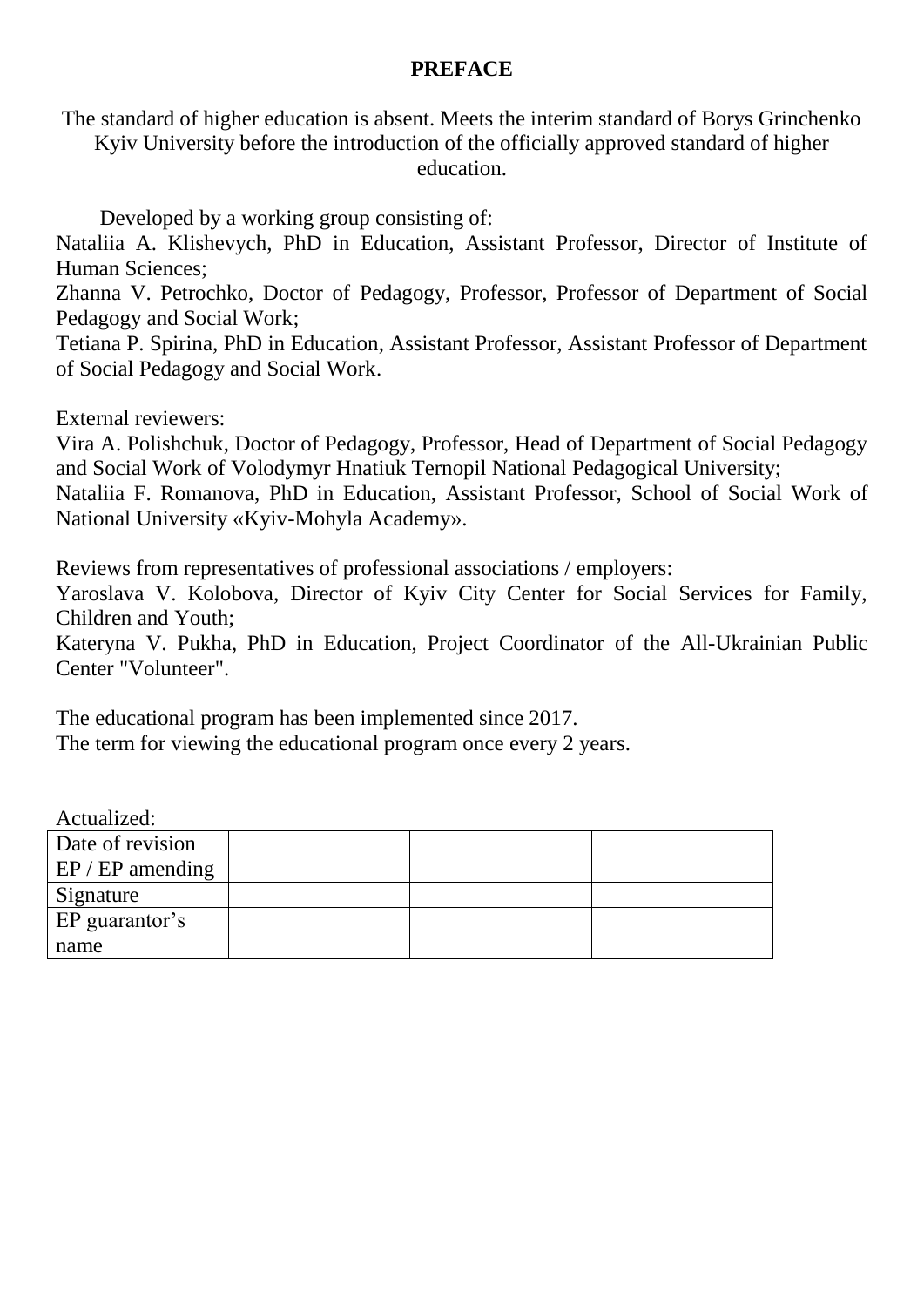# **I. Profile of educational program**

| <b>Specialty 231 «Social Work»</b>         |
|--------------------------------------------|
| Specialization $231.00.01 -$ «Social Work» |

| 1 – General information           |                                                                                                           |  |  |  |  |  |  |
|-----------------------------------|-----------------------------------------------------------------------------------------------------------|--|--|--|--|--|--|
| Full name of higher educational   | Borys Grinchenko Kyiv University                                                                          |  |  |  |  |  |  |
| institution and structural unit   | <b>Institute of Human Sciences</b>                                                                        |  |  |  |  |  |  |
| The degree of higher education    | Higher education degree: Master                                                                           |  |  |  |  |  |  |
| and qualification title           | Specialty: 231 – Social Work                                                                              |  |  |  |  |  |  |
|                                   | Educational program: 231.00.01 - Social Work.                                                             |  |  |  |  |  |  |
|                                   | Educational qualification: Master of social work.                                                         |  |  |  |  |  |  |
|                                   | Professional qualification: social work specialist                                                        |  |  |  |  |  |  |
| Official name of the educational  | 231.00.01 - Social Work                                                                                   |  |  |  |  |  |  |
| program                           |                                                                                                           |  |  |  |  |  |  |
| Diploma's type and scope of the   | Master's degree, unitary, 90 ECTS credits, term of study - 1 year 4                                       |  |  |  |  |  |  |
| educational program               | months                                                                                                    |  |  |  |  |  |  |
|                                   |                                                                                                           |  |  |  |  |  |  |
| Availability of accreditation     | Accreditation commission.                                                                                 |  |  |  |  |  |  |
|                                   | Ukraine.                                                                                                  |  |  |  |  |  |  |
|                                   | Certificate – H $\overline{A}$ No 1191690.                                                                |  |  |  |  |  |  |
|                                   | Validity - 01. 07. 2022                                                                                   |  |  |  |  |  |  |
| Cycle / Level                     | National Qualifications Framework of Ukraine - 8th level, FQ-EHEA                                         |  |  |  |  |  |  |
|                                   | - second cycle, EQF-LLL - 7ep level                                                                       |  |  |  |  |  |  |
| Background                        | Availability of a bachelor's degree.                                                                      |  |  |  |  |  |  |
| Language (s) of teaching          | Ukrainian                                                                                                 |  |  |  |  |  |  |
| The validity of the educational   | 2 years                                                                                                   |  |  |  |  |  |  |
| program                           |                                                                                                           |  |  |  |  |  |  |
| Internet address of the permanent | http://kubg.edu.ua/informatsiya/vstupnikam/napryami-                                                      |  |  |  |  |  |  |
| description of the educational    | pidgotovki/magistr.html#соціальна-робота                                                                  |  |  |  |  |  |  |
| program                           |                                                                                                           |  |  |  |  |  |  |
|                                   |                                                                                                           |  |  |  |  |  |  |
|                                   | 2 - The purpose of the educational program                                                                |  |  |  |  |  |  |
|                                   | Provide academic training of highly skilled professionals in the field of social work, capable of solving |  |  |  |  |  |  |
|                                   | complex specialized problems and practical problems in professional activities that ensure                |  |  |  |  |  |  |
|                                   | professionalism and competitiveness. To conduct independent scientific researches and to carry out        |  |  |  |  |  |  |
|                                   | scientific and pedagogical activity focused on further professional self-education                        |  |  |  |  |  |  |
|                                   | 3 - Characteristics of the educational program                                                            |  |  |  |  |  |  |
| Subject area (branch of           | 23 - Social Work.                                                                                         |  |  |  |  |  |  |
| knowledge, specialty,             | 231 - Social Work.                                                                                        |  |  |  |  |  |  |
| specialization (if any)           | Social administration in the community                                                                    |  |  |  |  |  |  |
| The main focus of the educational | Educational and professional. Emphasis on leadership, teaching,                                           |  |  |  |  |  |  |
| program and specialization        | technology competencies                                                                                   |  |  |  |  |  |  |
| The main focus of the educational | The content of the subject area is the concepts, laws, principles,                                        |  |  |  |  |  |  |
| program and specialization        | concepts that reveal the development of the individual, social group,                                     |  |  |  |  |  |  |
|                                   | community, society as a whole and form the professional competence                                        |  |  |  |  |  |  |
|                                   | of a specialist.                                                                                          |  |  |  |  |  |  |
|                                   | Key words: social protection, social security, social work, social                                        |  |  |  |  |  |  |
|                                   | administration, social examination                                                                        |  |  |  |  |  |  |
| Features of the program           | Research-based training; Teaching individual modules in an                                                |  |  |  |  |  |  |
|                                   | interactive form                                                                                          |  |  |  |  |  |  |
|                                   | 4 – Suitability of graduates for employment and further training                                          |  |  |  |  |  |  |
| Suitability for employment        | Work in the field of public administration; institutions, organizations                                   |  |  |  |  |  |  |
|                                   | of social protection, health care, education, culture, higher                                             |  |  |  |  |  |  |
|                                   | educational establishments, etc.                                                                          |  |  |  |  |  |  |
|                                   | According to the National classification of professions ДК 003:2010                                       |  |  |  |  |  |  |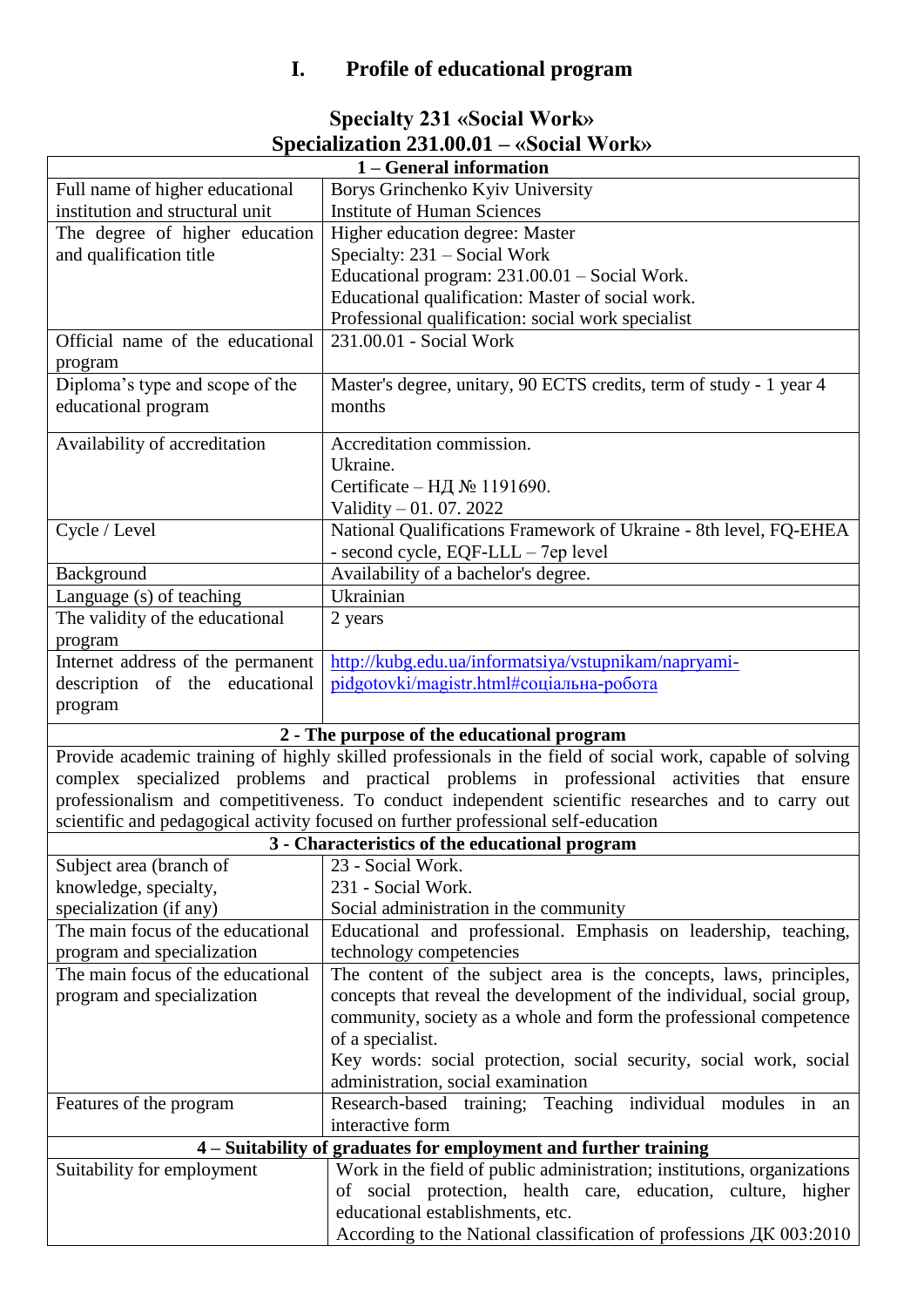|                                | specialists who have received education in the educational program                |
|--------------------------------|-----------------------------------------------------------------------------------|
|                                | "Social Work", can occupy the following positions:                                |
|                                | 2446 - Professionals in the field of social protection;                           |
|                                | 2446.1 - scientific staff (social protection of the population);                  |
|                                | 2446.2 - social worker, specialist in social work;                                |
|                                | 2419.3 - state social inspector;                                                  |
|                                | 2442.6 - social pathologist;                                                      |
|                                | 11 - senior officials of public and self-governing organizations;                 |
|                                | 12 - heads of institutions and organizations;                                     |
|                                | 13 - managers of small enterprises without management apparatus;                  |
|                                | 14 - managers (management) organizations                                          |
|                                | Post-graduate, PhD programs.                                                      |
| Further training               |                                                                                   |
|                                | 5 – Teaching and evaluation                                                       |
| Teaching and learning          | Student-centred, problem-oriented, personally oriented, research                  |
|                                | training, training / pre-diploma practice                                         |
| Evaluation                     | Written and oral examinations, computer testing, defence of practice              |
|                                | reports, defence of master's paper                                                |
|                                | 6 – Program competencies                                                          |
| Integral                       | Ability to solve complex special tasks and practical problems in the              |
|                                | field of social work; the ability to implement the tasks of state social          |
|                                | programs and projects                                                             |
|                                |                                                                                   |
| General Competencies (GC)      | GC 1 Ability to communicate orally and in writing in a professional               |
|                                | foreign language.                                                                 |
|                                | GC 2 Ability to choose and implement ICT technologies in                          |
|                                | professional activities.                                                          |
|                                | GC 3 Ability to study, to pursue a career; Ability to apply modern                |
|                                | methods and technologies for personal and professional growth.                    |
|                                | GC 4 Ability to predict the strategy of professional activity and                 |
|                                | generate new ideas and non-standard approaches to<br>their                        |
|                                | implementation (creativity).                                                      |
|                                | GC 5 Ability to critical thinking, analysis and synthesis; conducting             |
|                                | scientific and applied researches.                                                |
|                                | GC 6 Ability to initiate, plan and manage changes to improve                      |
|                                | existing social structures.                                                       |
|                                | GC 7 Ability to implement socio-pedagogical, socio-psychological                  |
|                                |                                                                                   |
|                                | knowledge in the process of setting research tasks in professional<br>activities. |
|                                |                                                                                   |
|                                | GC 8 Ability to act on the basis of ethical considerations (motives) in           |
|                                | accordance with the principles of deontology of social work                       |
| Professional competencies (PC) | PC 1 Adherence to moral standards and ethical principles in social                |
|                                | work.                                                                             |
|                                | PC 2 Ability to identify problem situations and to simulate possible              |
|                                | solutions; to implement social projects in the activities of various              |
|                                | institutions.                                                                     |
|                                | PC 3 Ability to assess critical situations and risks that may arise from          |
|                                | clients and provide appropriate assistance. Readiness to monitor and              |
|                                | evaluate the effectiveness of social work.                                        |
|                                | PC 4 Readiness to develop and implement social technologies taking                |
|                                | into account the specifics of the region, time dynamics and the                   |
|                                | peculiarities of the situation.                                                   |
|                                | PC 5 Ability to protect, assist, support the rights and interests of              |
|                                | various social groups and representation of their interests in state and          |
|                                | public institutions.                                                              |
|                                | PC 6 Understanding of social structure and processes, social                      |
|                                |                                                                                   |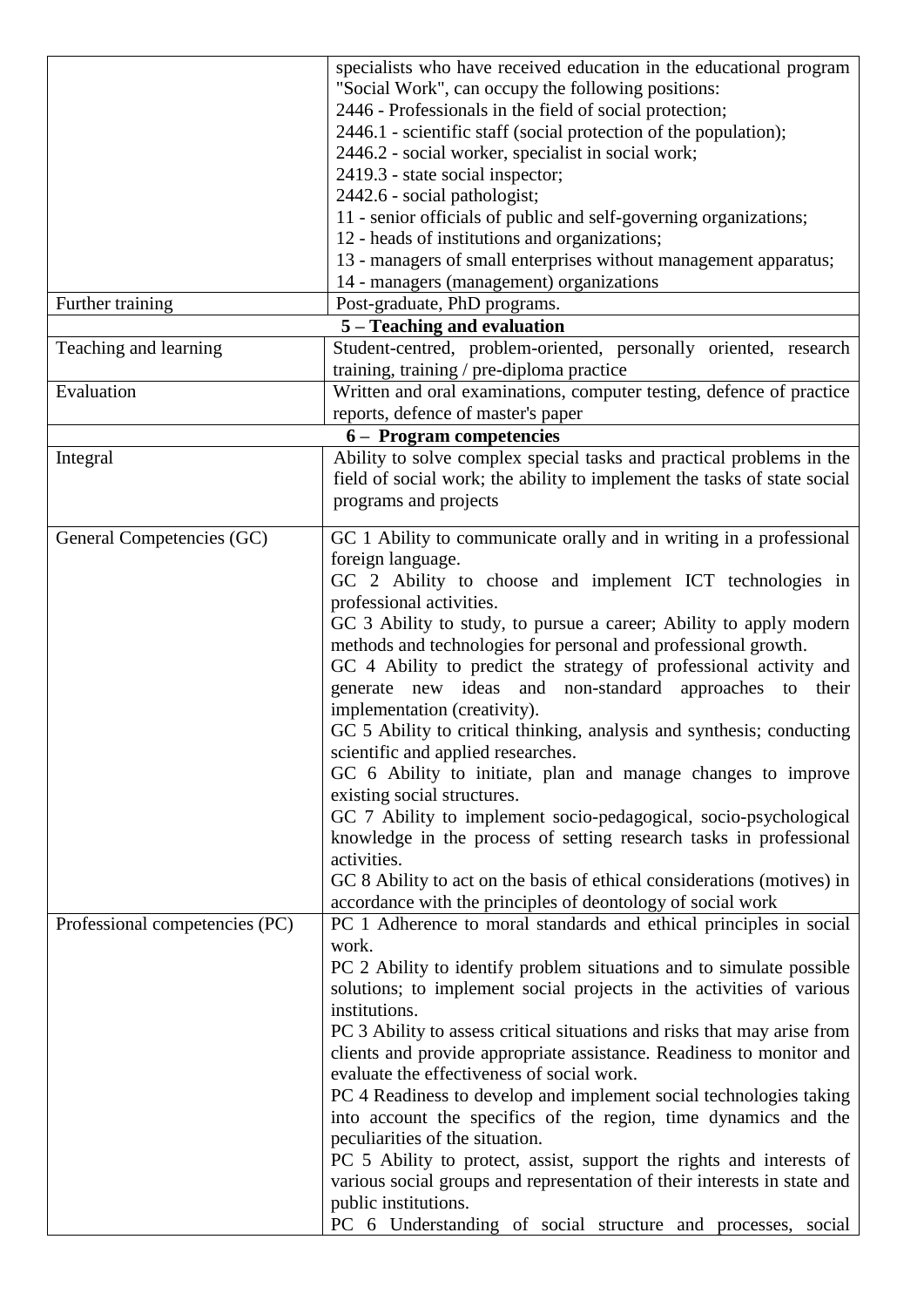| problems at the level of society and community, approaches in          |
|------------------------------------------------------------------------|
| organizing assistance to recipients of services.                       |
| PC 7 Ability to organize the economic activity of social institutions  |
| and carry out their financial analysis.                                |
| PC 8 Operation of basic methods and techniques of sociological         |
| research, statistical methods.                                         |
| PC 9 Ability to use different methods and means of solving social      |
| and psychological problems of recipients of services.                  |
| PC 10 Ability to build healthcare behaviour of social work clients.    |
| PC 11 Ability to study throughout life, to increase professional       |
| competence.                                                            |
| PC 12 Ability to conduct advocacy and mentor support of clients.       |
| PC 13 Possession of general therapeutic and specific technologies of   |
| social therapy (labor therapy, therapy of self-education, art therapy, |
| game therapy, etc.).                                                   |
| PC 14 Ability to develop and implement different forms and methods     |
| of social work                                                         |

#### **7 – Program learning outcomes**

PLO 1 Understanding the foundations of state social policy at the level of society and community.

PLO 2 Knowledge of modern forms and methods of social work with different groups of recipients of services, the ability to adapt work to modern realities.

PLO 3 Ability to use knowledge in the field of social policy, relevant social problems and approaches in the organization of providing assistance to recipients of services.

PLO 4 Readiness for the preparation of analytical, research work in the field of social policy; understanding of social priorities, social processes and social relations; the ability to design sociological research, analysis and interpretation of their results, use in practice.

PLO 5 To carry out economic activity in the social sphere and carry out its financial analysis.

PLO 6 Ability to analyze the nature and content of legislative acts and other normative documents that regulate legal relations in various social spheres.

PLO 7 Use of social therapy technologies.

PLO 8 Awareness of moral norms and ethical principles of social work.

PLO 9 Ability to communicate in a professional foreign language.

PLO 10 Readiness for implementation of distance educational and advisory activity, use of ICT technologies.

PLO 11 Ability to develop, adapt and optimally use social work technologies with different categories of recipients of services.

PLO 12 Ability to conduct management in the social sphere.

PLO 13 Ability to mediation and facilitation of conflict situations of recipients of services.

PLO 14 Ability to carry out social expertise, to prepare recommendations for making management decisions and social designing.

PLO 15 Ability to find organizational and managerial decisions in non-standard situations.

PLO 16 Ability for leadership and teamwork

|                 | 8 – Resource support for the implementation of the program                     |
|-----------------|--------------------------------------------------------------------------------|
| <b>Staffing</b> | The staffing of the educational program consists of a faculty member of the    |
|                 | Department of Social Pedagogy and Social Work of the Institute of Human        |
|                 | Sciences. Teaching of certain disciplines in accordance with their competences |
|                 | and experience involves the teaching staff of the Department of English        |
|                 | Language and the Department of Information Technology and Mathematical         |
|                 | disciplines.                                                                   |
|                 | The practice-oriented nature of the educational program involves the broad     |
|                 | participation of practitioners who correspond to the direction of the program, |
|                 | which enhances the synergy of theoretical and practical training.              |
|                 | The head of the project team and the teaching staff, which ensures its         |
|                 | implementation, meets the requirements specified by the Licensing Conditions   |
|                 | for the educational activities of educational institutions                     |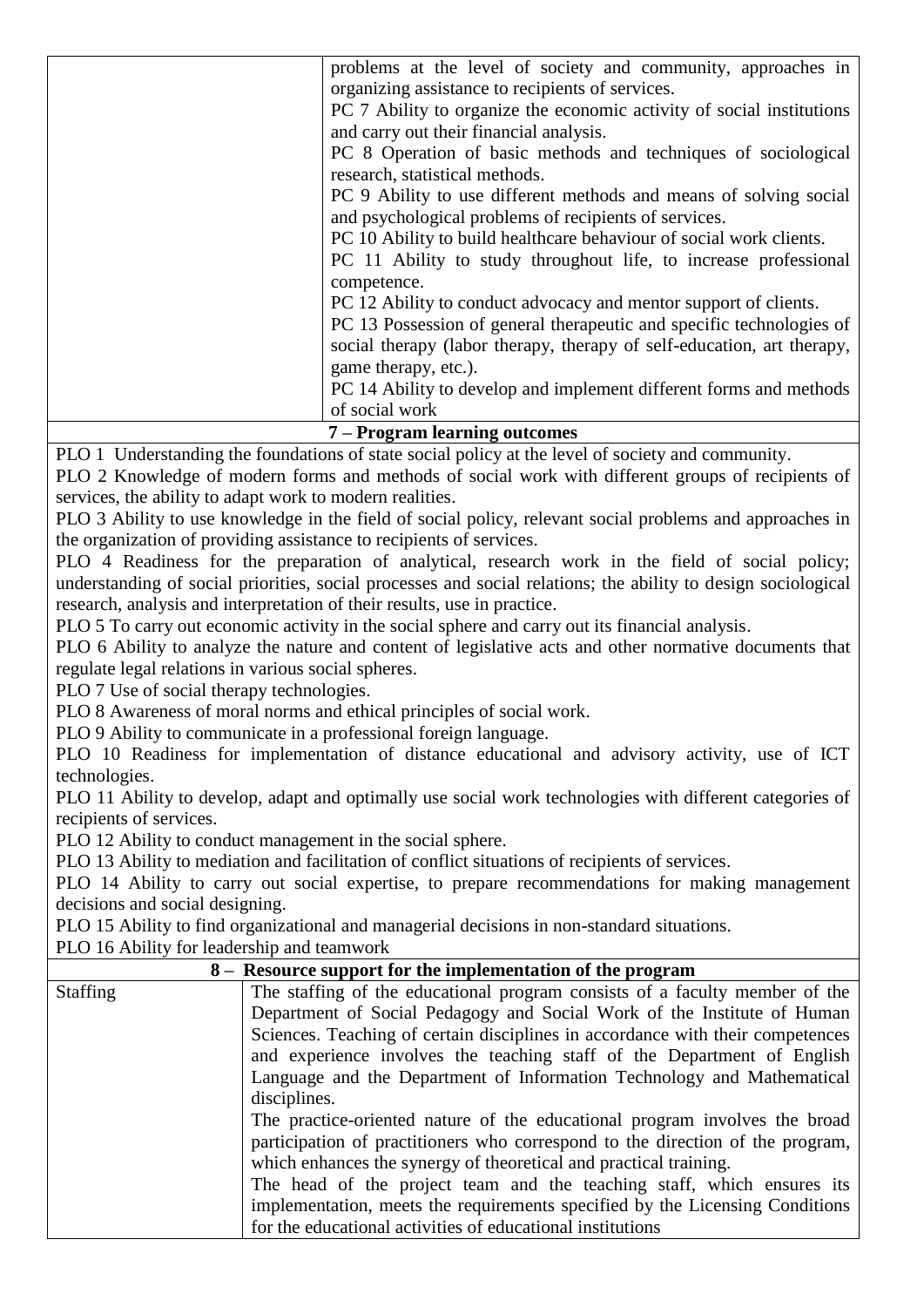| Material and technical    | Relevant                 |
|---------------------------|--------------------------|
| support                   |                          |
| Information, teaching     | Relevant                 |
| and methodological        |                          |
| support                   |                          |
|                           | 9 - Academic mobility    |
| National<br>Credit        |                          |
| Mobility                  |                          |
| Credit  <br>International |                          |
| Mobility                  |                          |
| Education of foreign      | $\overline{\phantom{0}}$ |
| applicants of education   |                          |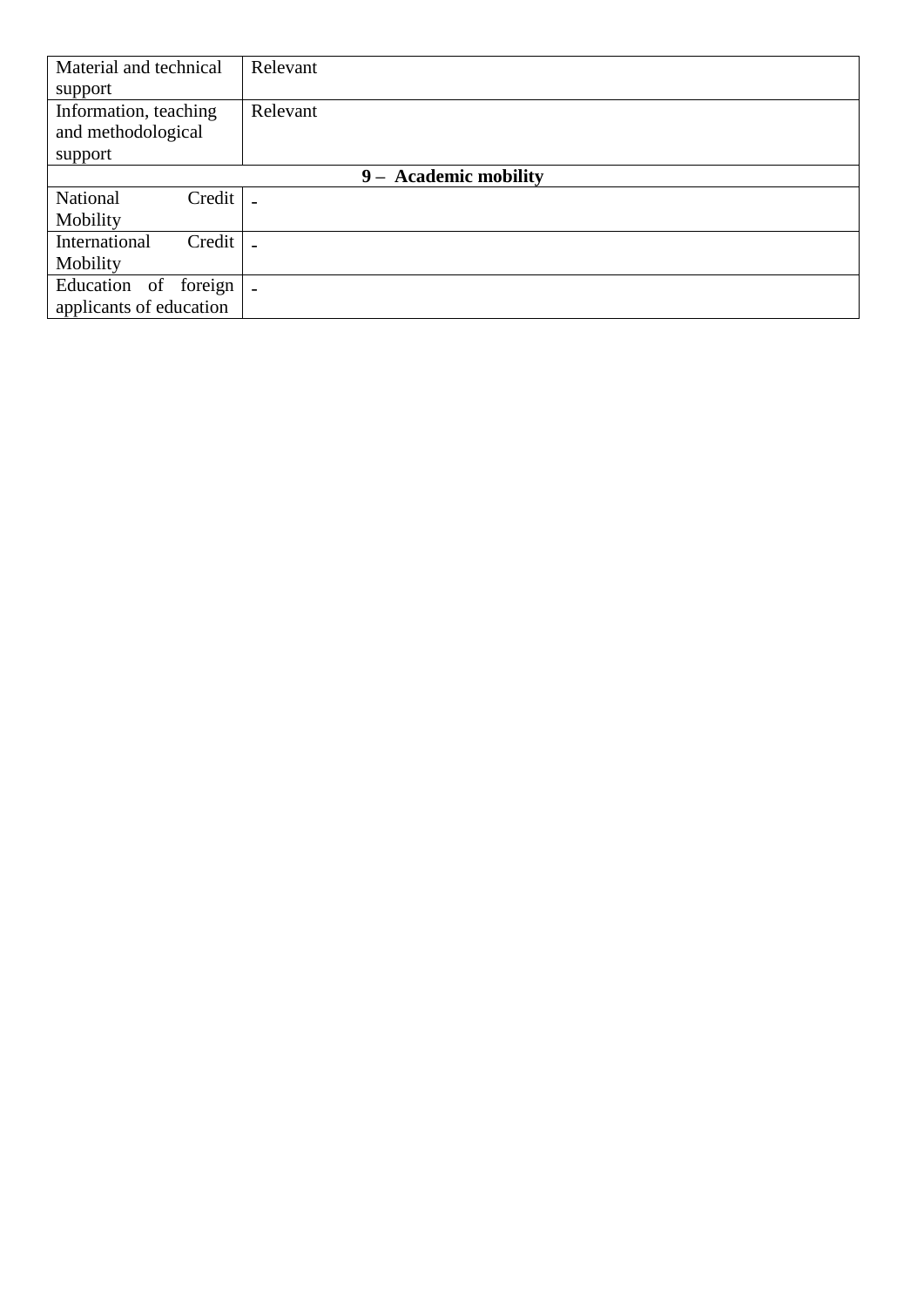## **II. The list of components of the educational-professional program and their logical consistency**

| Component                        | Code            | Components of the educational program                                             | Credits          | Form of final |  |  |  |  |  |  |  |
|----------------------------------|-----------------|-----------------------------------------------------------------------------------|------------------|---------------|--|--|--|--|--|--|--|
| code                             |                 | (academic disciplines, course projects                                            |                  | control       |  |  |  |  |  |  |  |
|                                  |                 | (work), practice, qualification work)                                             |                  |               |  |  |  |  |  |  |  |
| 1                                | $\overline{2}$  |                                                                                   | $\overline{4}$   | 5             |  |  |  |  |  |  |  |
| <b>Required components of EP</b> |                 |                                                                                   |                  |               |  |  |  |  |  |  |  |
|                                  |                 | Formation of general competencies                                                 |                  |               |  |  |  |  |  |  |  |
| RC <sub>1</sub>                  | EDG.01          | professional<br>Foreign<br>language<br>communication                              | $\overline{4}$   | Exam          |  |  |  |  |  |  |  |
| RC <sub>2</sub>                  | EDG.02          | ICT in professional activity                                                      | $\overline{4}$   | Exam          |  |  |  |  |  |  |  |
|                                  |                 | Formation of special (professional) competencies                                  |                  |               |  |  |  |  |  |  |  |
| RC <sub>3</sub>                  | <b>EDP.01</b>   | Modern strategies for providing social                                            | 6                | Exam          |  |  |  |  |  |  |  |
|                                  |                 | services                                                                          |                  |               |  |  |  |  |  |  |  |
| RC <sub>4</sub>                  | EDP.02          | Management of social work in Ukraine                                              | $\boldsymbol{7}$ | Exam          |  |  |  |  |  |  |  |
| RC <sub>5</sub>                  | <b>EDP.03</b>   | Social work with special groups of                                                | $\overline{4}$   | Exam          |  |  |  |  |  |  |  |
|                                  |                 | recipients of services                                                            |                  |               |  |  |  |  |  |  |  |
| RC <sub>6</sub>                  | <b>EDP.04</b>   | Research of actual social problems                                                | $\overline{4}$   | Credit        |  |  |  |  |  |  |  |
|                                  | <b>Practice</b> |                                                                                   |                  |               |  |  |  |  |  |  |  |
| RC <sub>7</sub>                  | P.01<br>P.02    | Practical (trainee) training<br>Pre-diploma (research)                            | 10,5             | Credit        |  |  |  |  |  |  |  |
| RC <sub>8</sub>                  | 16,5            | Credit                                                                            |                  |               |  |  |  |  |  |  |  |
|                                  |                 | <b>Certification</b>                                                              |                  |               |  |  |  |  |  |  |  |
| RC <sub>9</sub>                  | EA.01           | Writing the master's paper                                                        | 6                | Exam          |  |  |  |  |  |  |  |
| RC10                             | EA.02           | Defence of Master's paper                                                         | $\overline{1.5}$ |               |  |  |  |  |  |  |  |
|                                  |                 | The total volume of required components:<br>63,5                                  |                  |               |  |  |  |  |  |  |  |
|                                  |                 | <b>Optional EP</b> components                                                     |                  |               |  |  |  |  |  |  |  |
|                                  |                 | Optional block 1 (Select specialization "Social administration in the community") |                  |               |  |  |  |  |  |  |  |
| $\overline{OC}$ 1.1              | ODS.1.01        | Technology of community organization                                              | 4                | Credit        |  |  |  |  |  |  |  |
|                                  |                 | and activation                                                                    |                  |               |  |  |  |  |  |  |  |
| OC 1.2                           | ODS.1.02        | Social expert examination and public                                              | $\overline{4}$   | Credit        |  |  |  |  |  |  |  |
|                                  |                 | hearing                                                                           |                  |               |  |  |  |  |  |  |  |
| OC 1.3                           | ODS.1.03        | Social administration                                                             | 4,5              | Credit        |  |  |  |  |  |  |  |
| OC 1.4                           | ODS.1.04        | Marketing in social work                                                          | $\overline{4}$   | Credit        |  |  |  |  |  |  |  |
| OC 1.5                           | OP.1.01         | Practical training in specialization                                              | $\overline{6}$   | Credit        |  |  |  |  |  |  |  |
|                                  |                 | Optional block 2 (selection from the catalogue of courses)                        |                  |               |  |  |  |  |  |  |  |
|                                  |                 | The total volume of optional components:                                          | 22,5             |               |  |  |  |  |  |  |  |
|                                  |                 | THE TOTAL VOLUME OF EDUCATIONAL PROGRAM                                           | 90               |               |  |  |  |  |  |  |  |

## **2.1. List of components of EP**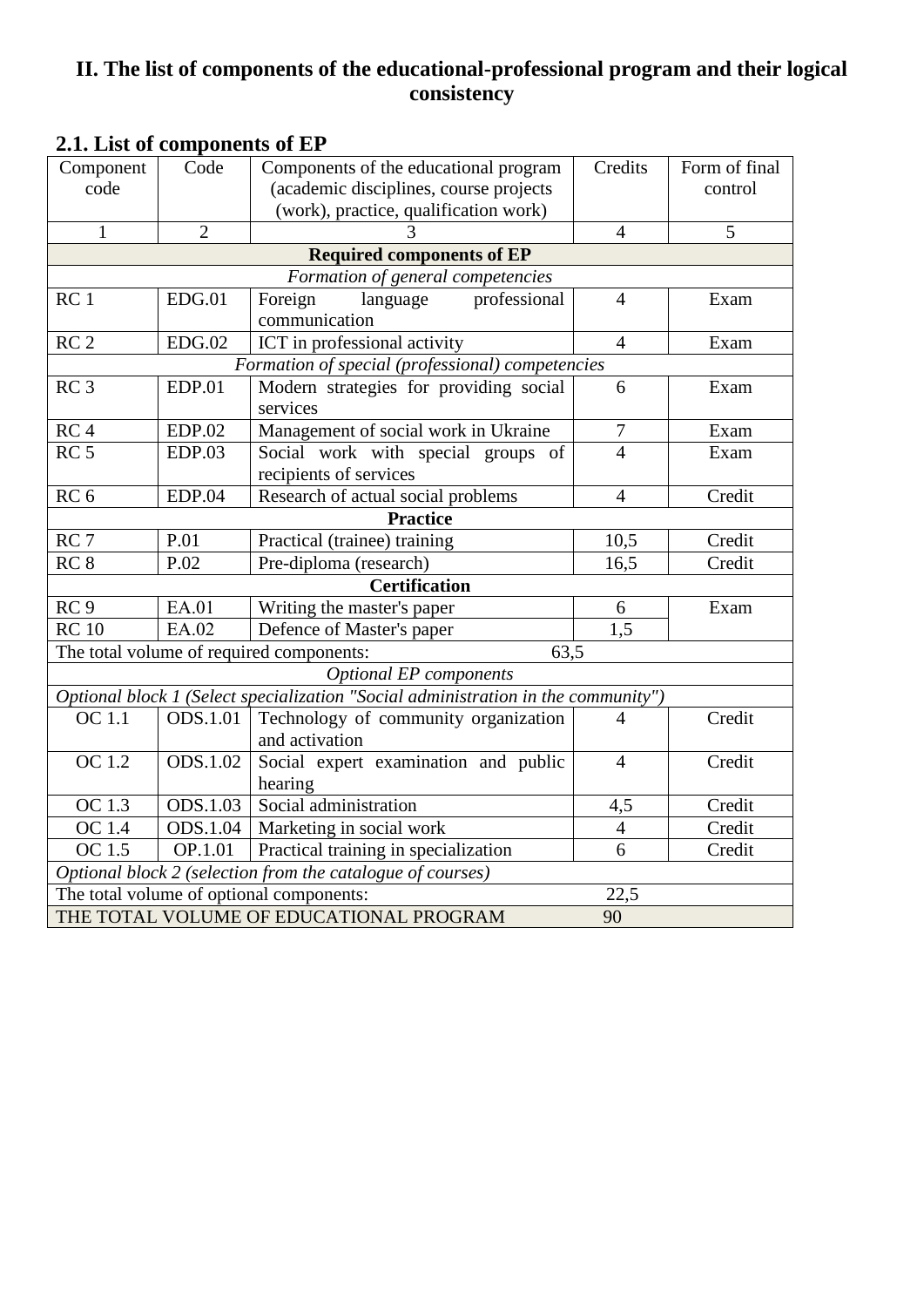# **Structural-logical scheme of EP**

|                                                           | 1 course                                                                          | 2 course                                  |  |  |  |
|-----------------------------------------------------------|-----------------------------------------------------------------------------------|-------------------------------------------|--|--|--|
| 1 semester                                                | 2 semester                                                                        | 3 semester                                |  |  |  |
|                                                           | Formation of general competencies                                                 |                                           |  |  |  |
| Foreign<br>language                                       | Foreign<br>language                                                               |                                           |  |  |  |
| professional communication,                               | professional communication,                                                       |                                           |  |  |  |
| 2 credits                                                 | 2 credits                                                                         |                                           |  |  |  |
| ICT in professional activity i,                           |                                                                                   |                                           |  |  |  |
| 4 credits                                                 |                                                                                   |                                           |  |  |  |
|                                                           | Formation of special (professional) competencies                                  |                                           |  |  |  |
| Modern strategies for                                     |                                                                                   |                                           |  |  |  |
| providing social services, 6                              |                                                                                   |                                           |  |  |  |
| credits                                                   |                                                                                   |                                           |  |  |  |
|                                                           | Management of social work                                                         |                                           |  |  |  |
|                                                           | in Ukraine, 7 credits                                                             |                                           |  |  |  |
| Social work with special                                  | Social work with special                                                          |                                           |  |  |  |
| groups of recipients of                                   | groups of recipients of                                                           |                                           |  |  |  |
| services, 4 credits                                       | services, 4 credits                                                               |                                           |  |  |  |
| Research of actual social                                 | Research of actual social                                                         |                                           |  |  |  |
| problems, 2 credits                                       | problems, 2 credits                                                               |                                           |  |  |  |
|                                                           | Practice                                                                          |                                           |  |  |  |
| Practical (trainee) training, 3                           |                                                                                   |                                           |  |  |  |
| credits                                                   |                                                                                   |                                           |  |  |  |
|                                                           | Practical (trainee) training,                                                     |                                           |  |  |  |
|                                                           | 7,5 credits                                                                       |                                           |  |  |  |
|                                                           |                                                                                   | Pre-diploma (research), 16,5<br>credits   |  |  |  |
|                                                           |                                                                                   |                                           |  |  |  |
|                                                           | Certification                                                                     |                                           |  |  |  |
|                                                           | Writing the master's paper, 6<br>credits                                          | Defence of Master's paper,<br>1,5 credits |  |  |  |
|                                                           |                                                                                   |                                           |  |  |  |
|                                                           | Optional block 1 (Select specialization "Social administration in the community") |                                           |  |  |  |
| Technology of community<br>organization and activation, 4 |                                                                                   |                                           |  |  |  |
| credits                                                   |                                                                                   |                                           |  |  |  |
| Social expert examination                                 |                                                                                   |                                           |  |  |  |
| and public hearing, 4 credits                             |                                                                                   |                                           |  |  |  |
|                                                           | Social administration, 4,5                                                        |                                           |  |  |  |
|                                                           | credits                                                                           |                                           |  |  |  |
|                                                           | Marketing in social work, 4                                                       |                                           |  |  |  |
|                                                           | credits                                                                           |                                           |  |  |  |
|                                                           |                                                                                   | Practical training in                     |  |  |  |
|                                                           |                                                                                   | specialization, 6 credits                 |  |  |  |
|                                                           | Optional block 2 (selection from the catalogue of courses)                        |                                           |  |  |  |
| 8 credits                                                 | 8,5 credits                                                                       | 6 credits                                 |  |  |  |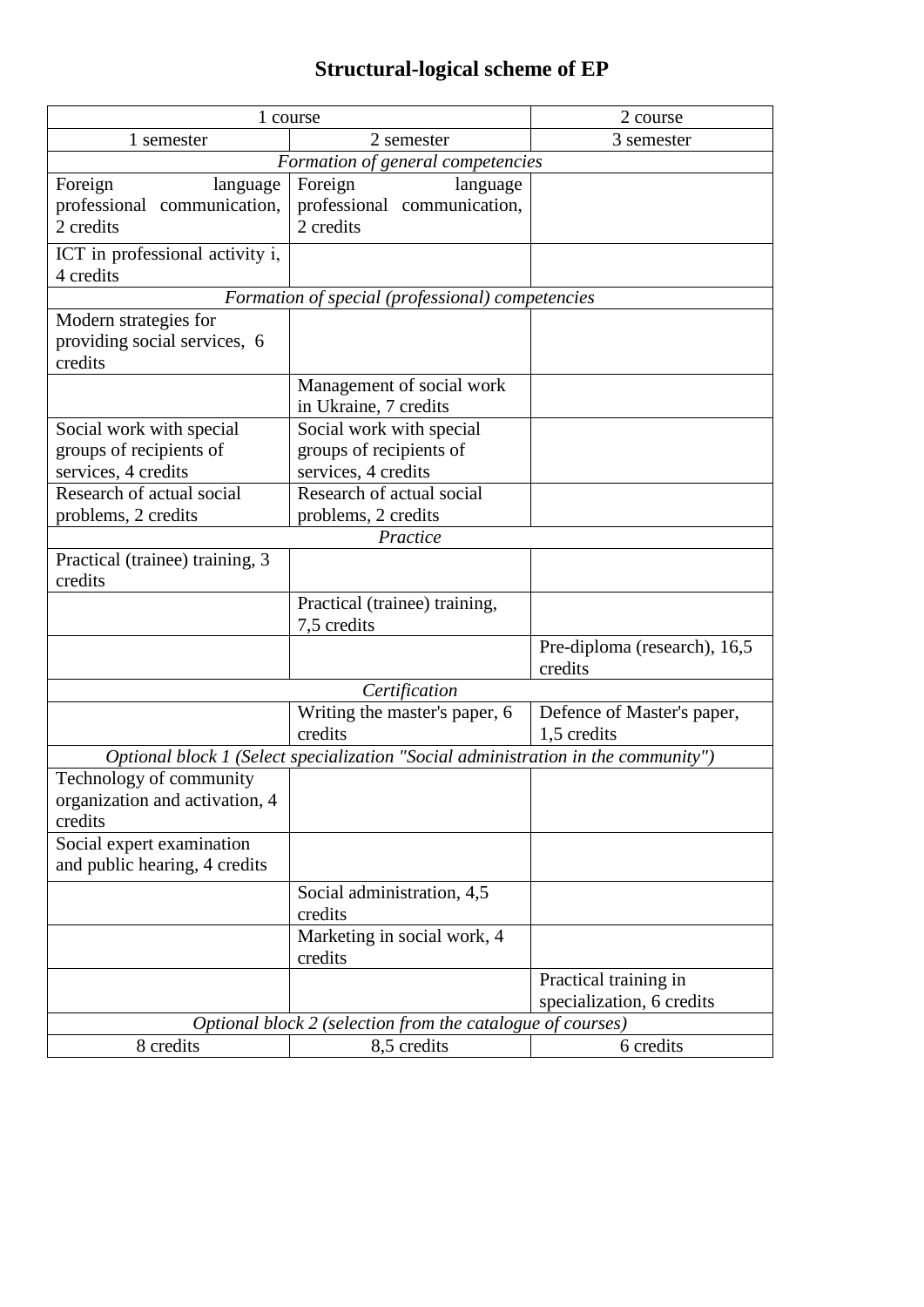## **III. Form of certification of applicants for higher education**

Certification of graduates of the educational program of specialty 23 Social work is carried out in the form of defence of the master's paper and ends with the issuance of a state standard document awarding him a master's degree in qualification: "Master of Social Work, specialist in social work".

The certification is carried out openly and publicly.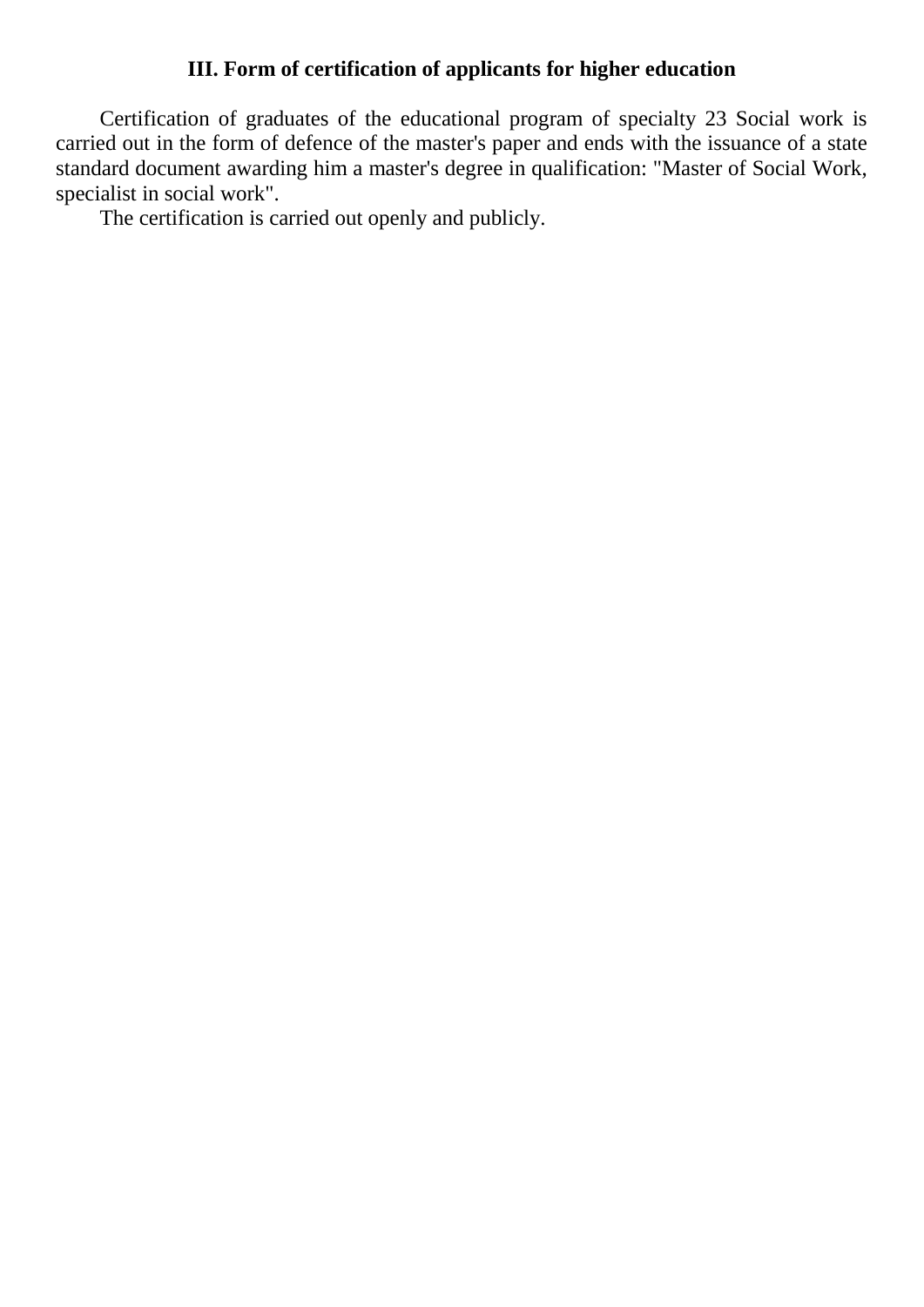## **IV. Matrix of compliance of program competencies to the components of the educational program**

|                    | RC1 | RC <sub>2</sub> | RC <sub>3</sub> | RC <sub>4</sub>                  | RC <sub>5</sub>                  | RC6               | RC <sub>7</sub> | RC <sub>8</sub>  | RC <sub>9</sub>                  | <b>RC10</b> | OC 1.1. | OC 1.2 | OC 1.3                           | OC 1.4                           | OC 1.5           |
|--------------------|-----|-----------------|-----------------|----------------------------------|----------------------------------|-------------------|-----------------|------------------|----------------------------------|-------------|---------|--------|----------------------------------|----------------------------------|------------------|
| $\rm GC$ $1$       | $+$ |                 |                 |                                  |                                  |                   |                 |                  |                                  | $+$         |         |        |                                  |                                  |                  |
| ${\rm GC}$ $2$     |     | $+$             |                 |                                  |                                  |                   |                 | $+$              | $+$                              |             |         |        |                                  |                                  |                  |
| GC3                |     | $\ddot{}$       |                 |                                  |                                  |                   | $\ddot{}$       |                  |                                  |             |         |        |                                  | $+$                              |                  |
| GC4                |     |                 | $\ddot{}$       |                                  |                                  |                   |                 |                  |                                  |             |         | $+$    |                                  |                                  |                  |
| GC <sub>5</sub>    |     |                 |                 |                                  |                                  | $\qquad \qquad +$ |                 |                  |                                  | $+$         |         | $+$    |                                  |                                  |                  |
| GC 6               |     |                 | $\ddot{}$       | $+$                              |                                  |                   |                 |                  |                                  |             | $+$     |        | $+$                              | $+$                              |                  |
| GC7                |     |                 |                 |                                  |                                  | $\boldsymbol{+}$  | $\ddot{}$       |                  | $\begin{array}{c} + \end{array}$ |             |         |        |                                  |                                  |                  |
| $\underline{GC 8}$ |     |                 |                 |                                  | $\begin{array}{c} + \end{array}$ |                   |                 |                  |                                  |             |         |        |                                  |                                  | $+$              |
| PC <sub>1</sub>    |     |                 |                 |                                  | $\ddot{}$                        |                   | $\ddot{}$       |                  |                                  |             |         |        |                                  |                                  |                  |
| PC <sub>2</sub>    |     |                 |                 |                                  |                                  |                   |                 |                  |                                  |             |         |        | $+$                              | $+$                              |                  |
| PC3                |     |                 |                 |                                  |                                  |                   |                 | $\boldsymbol{+}$ | $+$                              |             |         | $+$    |                                  |                                  |                  |
| PC <sub>4</sub>    |     |                 |                 |                                  |                                  | $\ddot{}$         |                 | $\ddot{+}$       |                                  |             |         |        | $+$                              |                                  | $\ddot{}$        |
| PC <sub>5</sub>    |     |                 |                 | $+$                              | $+$                              |                   |                 |                  |                                  |             |         | $+$    |                                  |                                  |                  |
| PC6                |     |                 | $+$             |                                  |                                  |                   |                 |                  |                                  |             | $+$     |        |                                  | $+$                              |                  |
| PC <sub>7</sub>    |     |                 |                 | $\begin{array}{c} + \end{array}$ |                                  |                   |                 |                  |                                  |             |         |        |                                  | $\ddot{+}$                       |                  |
| PC 8               |     | $+$             |                 |                                  |                                  |                   |                 |                  |                                  |             |         |        |                                  |                                  | $+$              |
| PC <sub>9</sub>    |     |                 |                 |                                  | $\ddot{+}$                       |                   | $\ddot{}$       |                  |                                  |             |         |        |                                  |                                  |                  |
| PC10               |     |                 |                 |                                  |                                  |                   |                 |                  |                                  |             | $+$     |        |                                  |                                  | $\boldsymbol{+}$ |
| PC11               |     |                 |                 |                                  |                                  | $\ddot{}$         | $\ddot{}$       |                  |                                  |             |         |        |                                  |                                  |                  |
| PC 12              |     |                 |                 |                                  |                                  |                   |                 |                  |                                  |             | $+$     |        | $+$                              |                                  |                  |
| PC13               |     |                 |                 |                                  | $\pm$                            |                   |                 |                  |                                  |             |         |        |                                  |                                  | $\ddot{}$        |
| PC 14              |     |                 |                 |                                  |                                  |                   |                 |                  | $\boldsymbol{+}$                 |             |         |        | $\begin{array}{c} + \end{array}$ | $\begin{array}{c} + \end{array}$ |                  |